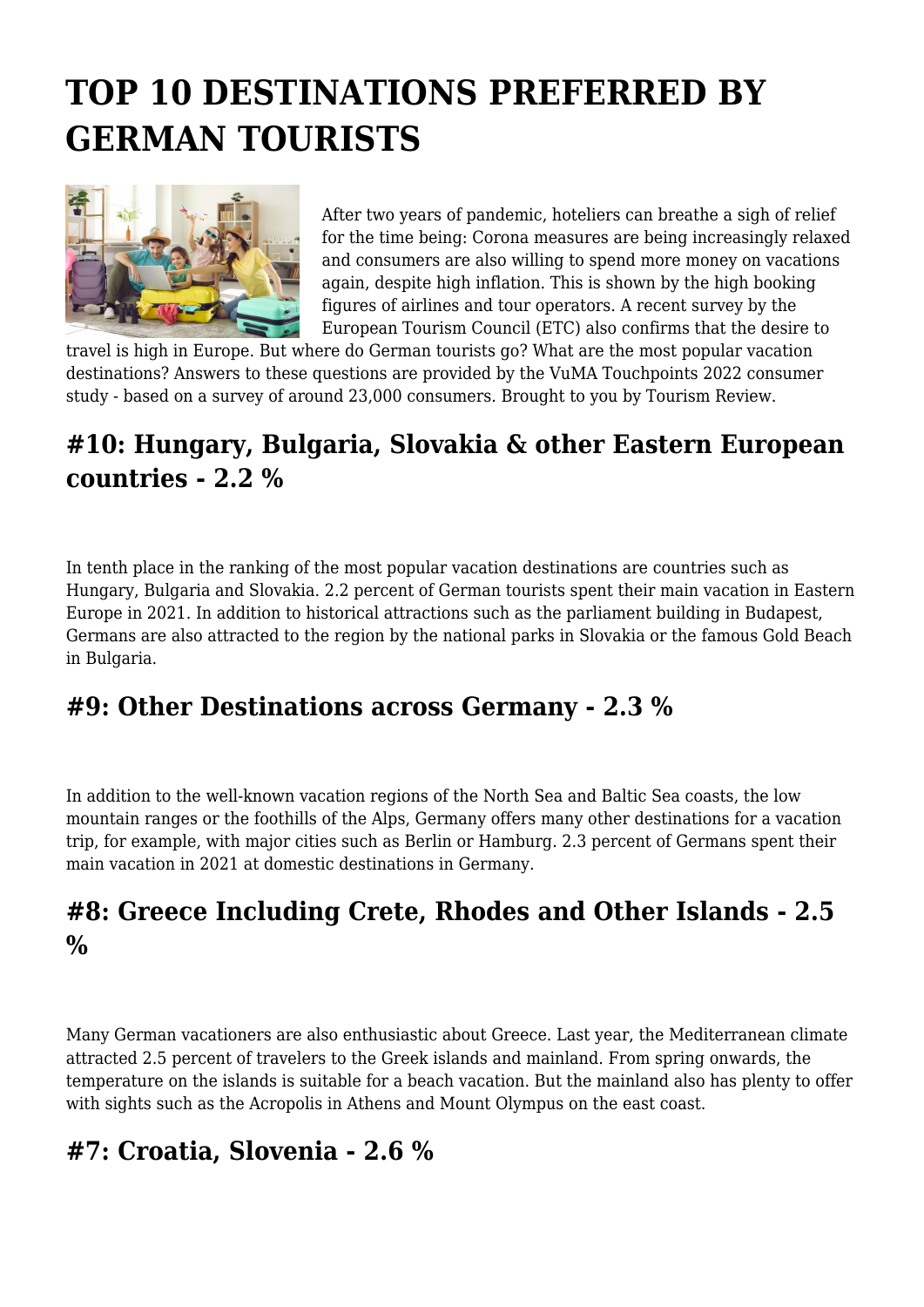Croatia and Slovenia are the seventh most popular destinations for Germans. In 2021, 2.6 percent of vacationers were drawn to the eastern Adriatic coast. While Croatia, with its variety of islands, has been attracting many German tourists to the country for decades, Slovenia is still considered more of an insider tip. Yet the country also has a lot to offer away from the coast - from picturesque landscapes to mystical stalactite caves.

#### **#7: Austria - 2.6 %**

Croatia and Slovenia share the seventh place in the ranking with Austria. Here, too, 2.6 percent of Germans spent their main vacation last year. Particularly popular with Austrian tourists: activities such as hiking, camping or wellness.

# **#6: Upper Bavaria, Alps, Allgäu, Lake Constance - 2.8 %**

Sixth place goes to Upper Bavaria, the Alps, Allgäu and Lake Constance. In summer, hiking and biking fans are often drawn here as well - in winter, the many ski slopes attract winter sports enthusiasts in particular to the vacation region. Bathing enthusiasts, meanwhile, seek out one of the many beach and leisure pools on Lake Constance.

# **#5: Canary Islands (Tenerife, Gran Canaria) - 3.2 %**

3.2 percent of German tourists opted for a vacation on the Canary Islands last year. Thanks to the mild climate, vacationers can swim all year round on islands such as Tenerife, Gran Canaria, Lanzarote, Fuerteventura and La Palma.

#### **#4: Turkey - 3.3 %**

Turkey is the fourth most popular travel destination for Germans. In addition to the many historical buildings such as the Hagia Sophia or the Blue Mosque in Istanbul, the country also has a lot to offer for beach vacationers.

# **#3: Balearic Islands (Mallorca, Menorca, Ibiza, Formentera) - 3.7 %**

Mallorca is possibly the German cliché vacation spot par excellence. And indeed, together with the next three largest Balearic Islands of Menorca, Ibiza and Formentera, the Mediterranean island, which belongs to Spain, recently accounted for 3.7 percent of Germans' main vacation trips.